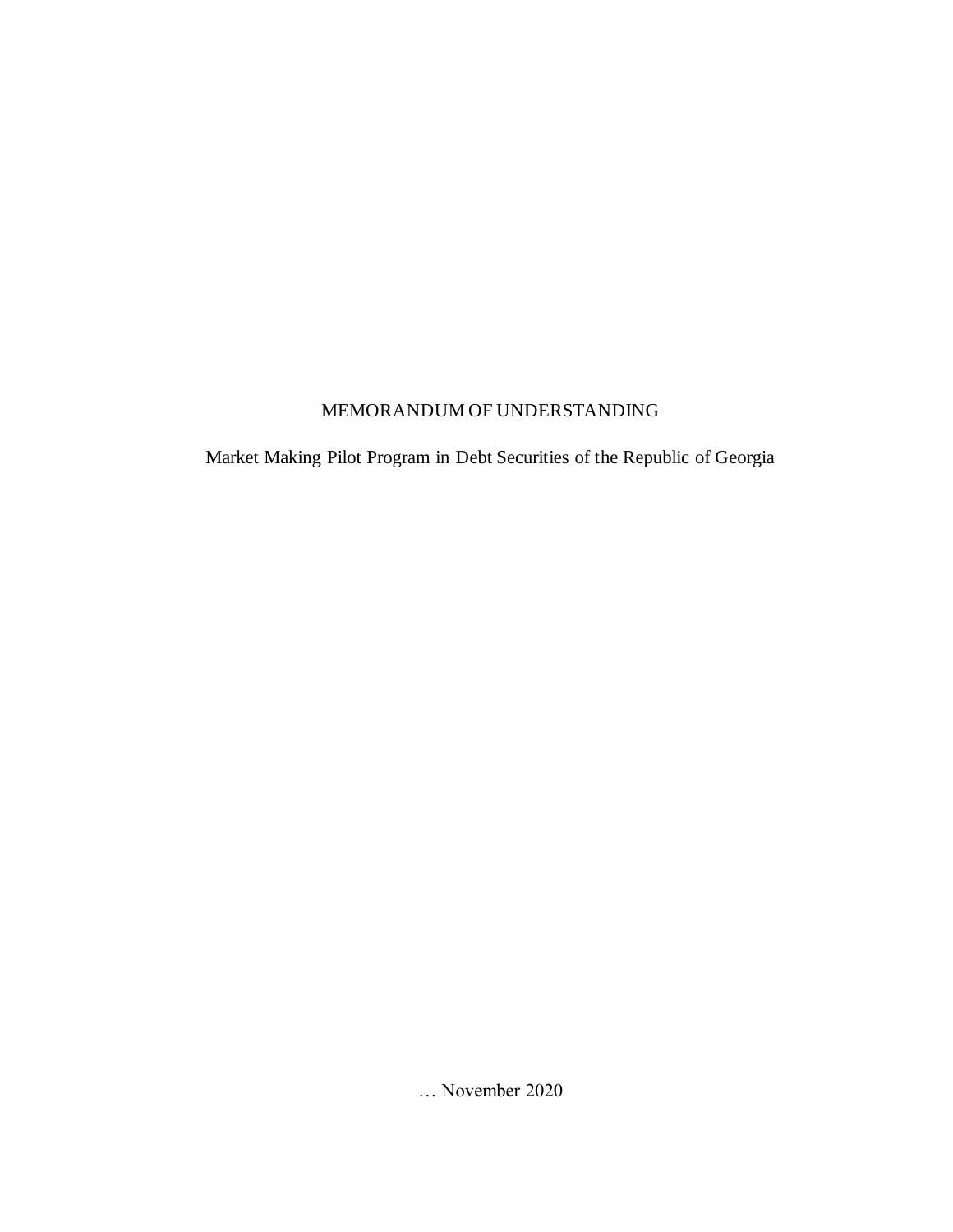Whereas:

- The development of the government securities market is a necessary precondition for the capital market development;
- Georgia represented by the Ministry of Finance (hereinafter MoF) with the support of the National Bank of Georgia (hereinafter NBG) plans to establish a Primary Dealer system with the aim of lowering the cost of issuance while establishing a reliable yield curve and attracting new investors into the market. The deepening of the government securities market should contribute to the development of the whole financial market, encourage savings and enable NBG to use indirect instruments of monetary policy;
- The Primary Dealers are expected to contribute to the financial market development by acting as intermediaries between the issuer and the investors, by contributing to the process of diversification of the investor base, and enhancing the secondary market liquidity via regular price quoting and the provision of appropriate trading and settlement infrastructure for every participant of the market.
- To pave the way for the introduction of a fully-fledged Primary Dealer system, it is deemed useful to start with a Market-Making Pilot Program (MMPP) with a more narrow focus than a fully-fledged Primary Dealer system. The aim is to establish a simplified set of duties and privileges in order to better assess benefits and drawbacks and calibrate the system before expanding it to the wider local currency government securities market. This would enable the gradual development of the market making capacity of the financial intermediaries and minimize the financial risks to which they are exposed in the early development stages.
- For the effective implementation of the MMPP it is necessary to detail the main duties and privileges of the parties involved.

#### THE PARTIES TO THIS MEMORANDUM OF UNDERSTATING HAVE AGREED UPON THE FOLLOWING:

## **1. Definitions**

The following terms in this Memorandum of Understanding (MoU) have the meanings defined herein:

1.1. **Buy-Back Operation -** Transaction in which the MoF repurchases particular Debt Securities in the secondary market via auction or bilateral transactions;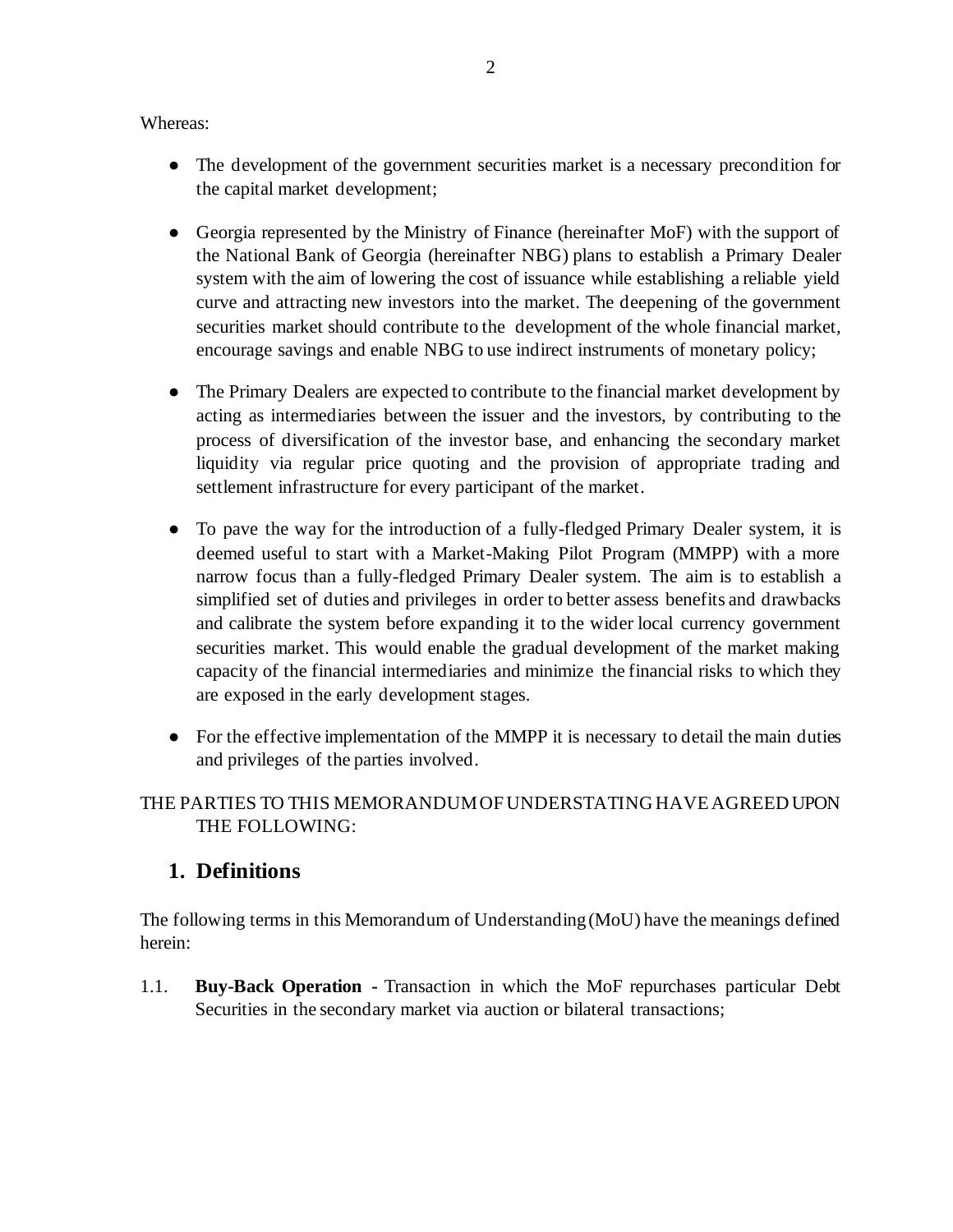- 1.2. **Designated Benchmark Bonds –** These include, (i) the "on-the-run" <sup>1</sup>5-year Treasury Bond at the time the MoU goes into effect, (ii) any new 5-year Treasury Bond issued after the MoU enters into force, and, (iii) additional select "on-the-run" Debt Securities of the Republic of Georgia which have been assigned a benchmark status by the MoF in consultation with the Market Maker Working Group (MMWG);
- 1.3. **Debt Securities** Treasury bonds and Treasury bills issued by the MoF on behalf of Republic of Georgia pursuant to the Law of Georgia on Public Debt and denominated in national currency, Georgian Lari (GEL);
- 1.4. **Former Designated Benchmark Bonds** any Designated Benchmark Bond which is not "on-the-run";
- 1.5.**Market Maker -** Each financial institution appointed as a Market Maker by the MoF in accordance with the terms of this MoU.
- 1.6.**Market-Making Pilot Program** (MMPP)- Initial phase of Primary Dealer system in which duties and privileges of Market Makers are simplified and apply to a subset of the Debt Securities – the Designated Benchmark Bonds;
- 1.7.**Market Maker Working Group (MMWG)-** a body formed by the MoF, the NBG and Market Makers as described in Article 12 below;
- 1.8. **Primary Auction** primary market of government securities where government securities are sold at the time of the issue;
- 1.9. **Related Party -** Following entities that are related to the Market Maker or entities over which the Market Maker has control or joint control:

a. The entity and the Market Maker are members of the same group (a parent, a subsidiary, and fellow subsidiary are related to the others);

b. One entity is an associate or joint venture of the other entity (or an associate or a joint venture of a member of a group, of which the other entity is a member);

c. Both entities are joint ventures of the same third party;

d. One entity is a joint venture of a third entity and the other entity is an associate of the third entity;

e. The entity is a post-employment benefit plan for the benefit of employees of the Market Maker or an entity related to the Market Maker.

f. The entity is controlled or jointly controlled by a person, his/her family member and persons related in other ways, if that person:

f.a. Has a control or joint control of the Market Maker;

f.b. Has a significant influence on the Market Maker;

f.c. Is the member of the key management personnel of the Market Maker or of a parent of the Market Maker;

g. A person identified in (f.a) has significant influence over the entity or is a member of the key management personnel of the entity (or of a parent of the entity);

<sup>1</sup> On-the-run refers to the latest issued Treasury Bond.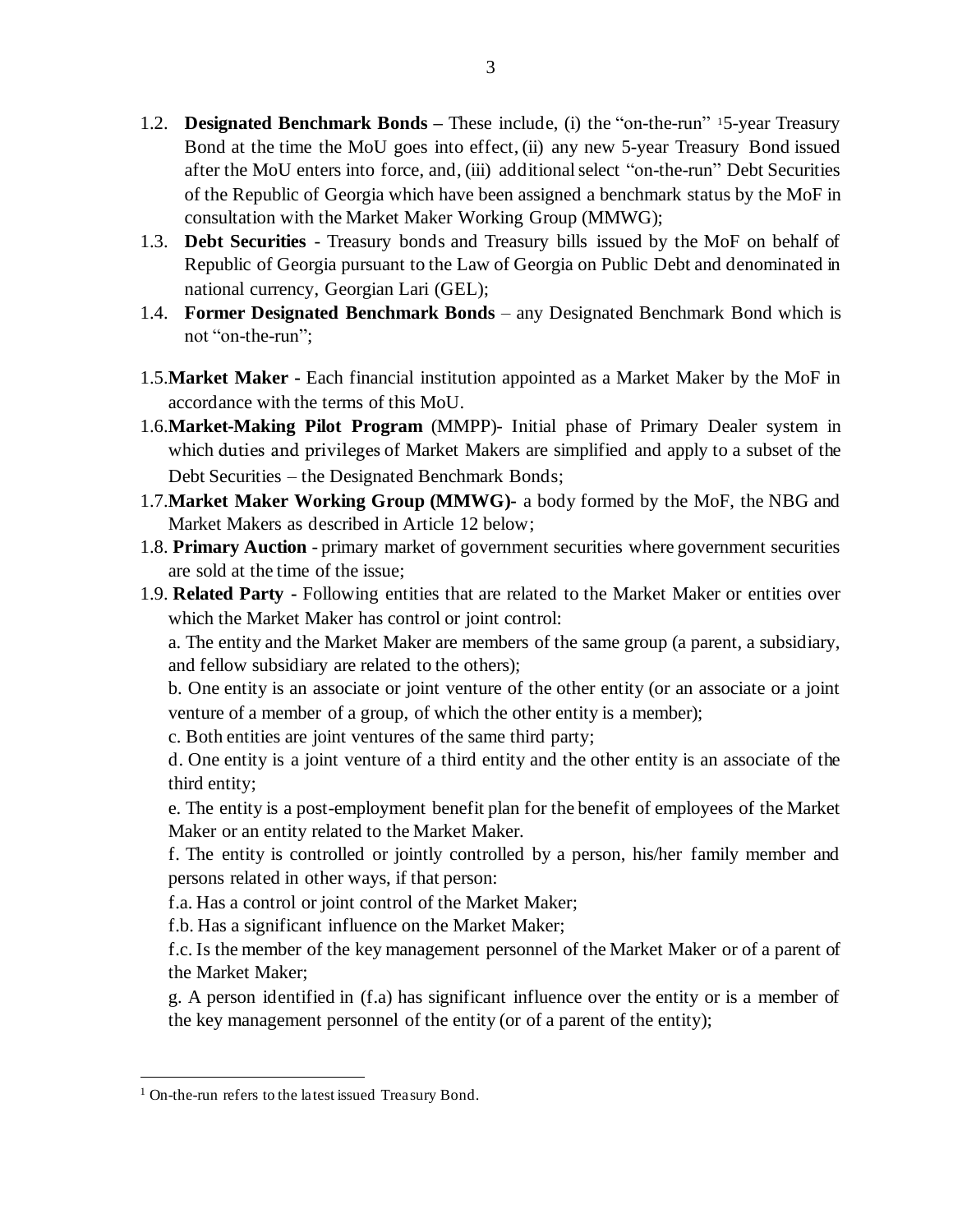h. The entity, or any member of a group of which it is a part, provides key management personnel services to the Market Maker or to the parent of the Market Maker;

1.10. **Secondary Market Trading** – Refers to trading in Designated Benchmark Bonds and Former Designated Benchmark Bonds between Market Makers, between the Market Makers and investors, between the Issuer and Market Makers or investors, as well as between NBG and Market Makers, as set out in this MoU;

## **2. Parties**

The Parties to this MoU are Republic of Georgia as represented by the MoF, NBG, and Market Makers.

#### **3. Legal Nature of the MoU.**

3.1. This MoU is a statement of intent and does not create any binding legal obligation upon the Parties. It establishes the market-making arrangement between the Parties and is without prejudice to any contract or agreement concluded between any one of the Parties, other legally binding obligations, including the requirements of applicable legislation.

3.2. Rules defined in the joint Regulation of MoF and NBG "On the Issue, Circulation, Registration and Redemption of Treasury Bills and Treasury Notes Issued by the Ministry of Finance of Georgia" are applied to the Designated and Former Designated Benchmark Bonds. 3.3. The list of duties and privileges is not fully exclusive at all times. New duties and

privileges for Market Makers may be added or existing duties and privileges may be revised in accordance with the procedure provided in Article 15.2 of this MoU.

3.4. The Parties shall settle all disputes and disagreements arising out or in connection with this MoU by means of mutual negotiations and consultations.

## **4. Purpose, Scope, and Validity**

4.1. The purpose of this MoU is to assist the effective implementation and operation of the MMPP in Republic of Georgia by defining duties and privileges of the Parties.

4.2. As initial step towards a fully-fledged Primary Dealer system, the Parties agree to enter into the MMPP in accordance with the terms of this MoU.

4.3. The pilot phase will begin on the auction date of the first auction of Designated Benchmark Bonds held after the 1<sup>st</sup> of November 2020 and continue until otherwise decided by the Parties.

4.4. The Parties review the progress regularly, at least semi-annually in the MMWG, and may decide to prolong the MMPP, broaden its scope to additional Designated Benchmark Bonds, switch to a fully-fledged Primary Dealers System or terminate the MoU altogether.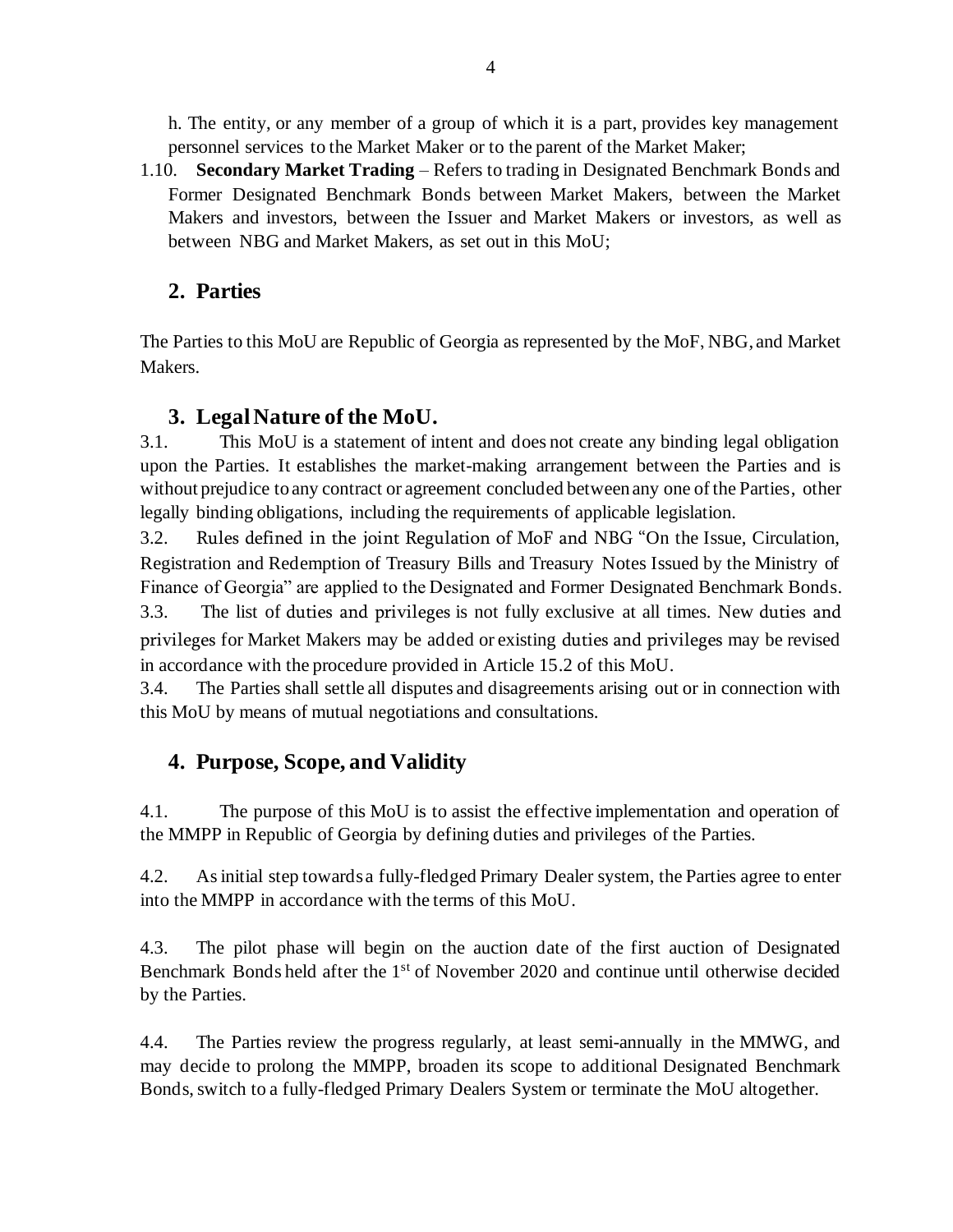4.5. Each individual Market Maker participating in the MMPP will automatically be designated Primary Dealers should a decision be made to switch to a fully-fledged Primary Dealers system unless its appointment as a Market Maker was suspended or terminated, it has not fulfilled its obligations pursuant to this MoU, it has received written notification of noncompliance and not remedied the situation within three months, or deliberately decides not to be a Primary Dealer by giving a written notice.

#### **5. Selection and Appointment of Primary Dealers**

5.1. A Market Maker shall fulfil the following criteria:

5.1.1. To be a financial institution licensed to conduct business in the nature contemplated herein under the laws of the jurisdiction in which it is incorporated;

5.1.2. To have, as assessed by MoF and NBG, a high-quality management, experience with Debt Securities holding, trading, settling, and accounting, dealing capability, a Debt Securities wholesale and retail distribution channel as well as a sound strategy to contribute to the development of the Debt Securities market and diversification of the investor base;

5.1.3. For financial institutions licensed and incorporated under the laws of Republic of Georgia to have been a Georgian Security Settlement System direct or indirect Participant for at least six months at the time of the Application pursuant to Article 5.2 and be in compliance with the relevant minimum capital requirement. For foreign financial institutions licensed from the competent supervisory authority and providing investment services under such license, to have a proven capacity and necessary arrangements to be able to settle the Debt Securities as assessed by NBG;

5.1.4. To have at least two Bloomberg terminals, one for proprietary and one for client operations and to possess all human and technical resources deemed necessary to maintain market making activities;

5.1.5. To fulfill a minimum capital requirement of GEL 5,000,000.

5.2. The financial institution that fulfils the criteria provided in Article 5.1, submits an application (form provided in Appendix 1) to the MoF and sends a copy of the application to NBG with a request to be Market Maker.

5.3. MoF and NBG assess the Applicant's alignment with the eligibility criteria set out in Article 5.1.

5.4. MoF and NBG may ask the applicant financial institution to provide additional information and/or documentation to prove the fulfillment of the criteria in Article 5.1.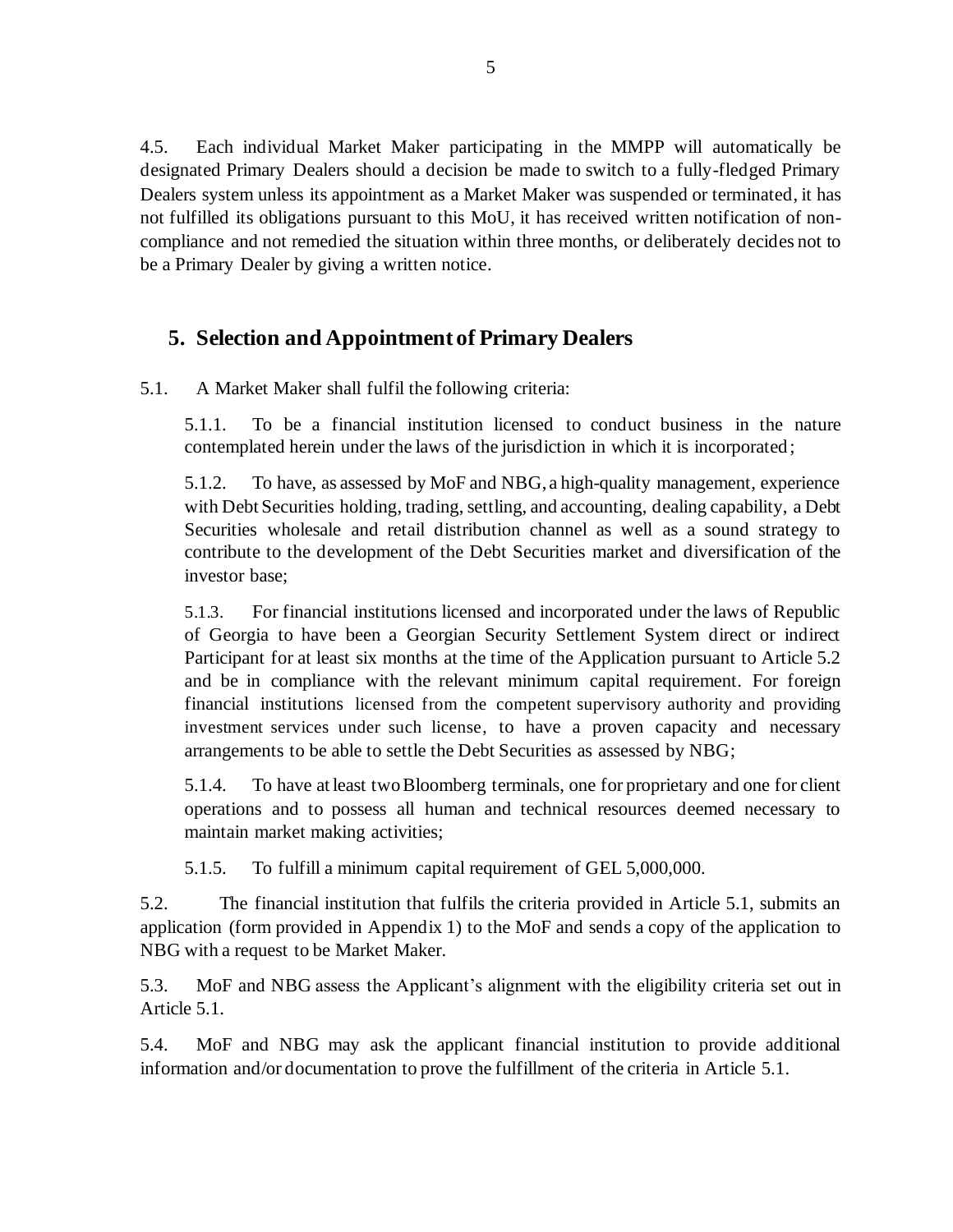5.5. The applicant financial institution gives the right to the MoF and NBG, and to any party designated by the MoF or NBG, to inspect the relevant documentation and compliance with the operational and other requirements provided in Article 5.1 of this MoU on its premises.

5.6. Market Makers are selected by the MoF, upon the consultation with the NBG and upon confirmation from NBG of compliance with the minimum requirements set out in Article 5.1, in four weeks after the receipt of the complete application form.

5.7. In case more financial institutions submit an application than the maximum number of market makers considered optimal from a market functioning perspective, MoF may request applicants to submit a business plan of how they intend to contribute to market development and deepening and after consultation with NBG, choose the financial institutions that meet the minimum eligibility requirements and that in its assessment based on the business plans submitted best contribute to the goals pursued.

5.8. The applicant financial institution is informed by the MoF in due course on the appointment of the applicant as a Market Maker or on the rejection of its candidacy.

5.9. A financial institution whose application has been rejected may request the MoF to detail the eligibility criteria it does not fulfill and may submit a new application not earlier than 3 months after the notification of rejection if it deems to have addressed any deficiency.

5.10. After the confirmation of the appointment by the MoF, the applicant shall sign this MoU in order to be authorized to act as a Market Maker.

5.11. The MoF may, from time to time, accept new Market Makers into the system after a three-month trial period. During the trial period, the applicant Market Maker will have the same duties and privileges as the existing Market Makers, except for the voting right in the MMWG.

5.12. A Market Maker may transfer the Market Maker status to its Related Party subject to approval of the MoF and the compliance of the Related Party to the criteria laid down in Article 5.1. The approved transferee will not be considered a new Market Maker.

5.13. In case a Market Maker transfers all or substantially all of its assets to another entity as a result of merger or any other procedure the new entity may assume the Market Maker status only after the approval by the MoF.

## **6. Regular Review and Assessment of Market Makers**

6.1. The MoF, in consultation with NBG, will review the performance of the Market Makers, and their compliance with their obligations prescribed in Article 10, semi-annually (or after the completion of the MMPP) based on the information provided by the Market Makers according to Article 14.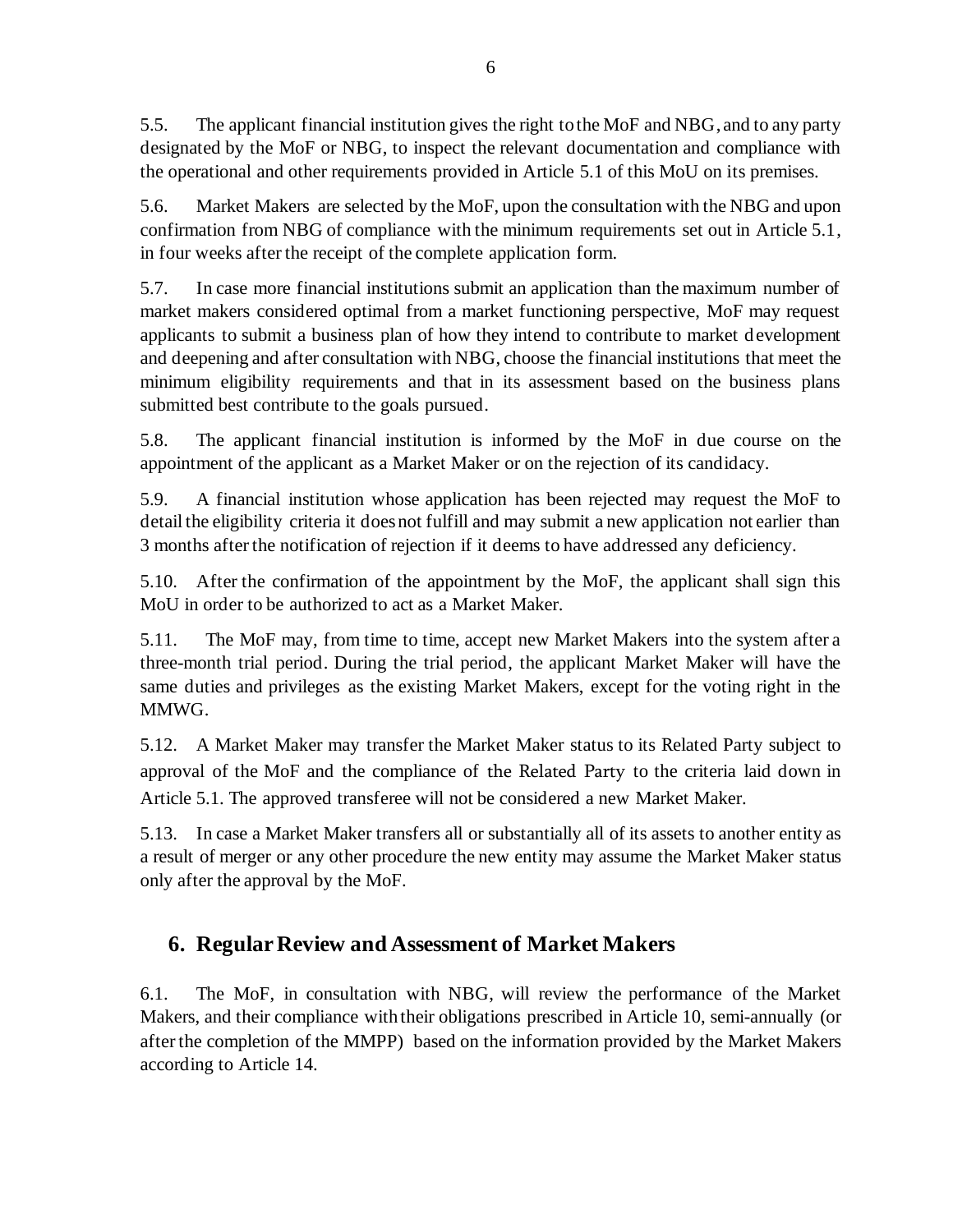6.2. Based on the information collected, the MoF, in consultation with the NBG,will assess and rank the Market Makers.

6.3. The MoF and the NBG jointly discuss the results of the assessment with each individual Market Maker to identify areas for improvement and the actions that can be undertaken in the pursuit of the common market development objective.

6.4. On a quarterly basis, the MoF and the NBG will conduct an interim review of the performance of the Market Makers and will discuss the interim results with any Market Makers whose performance is less than satisfactory, to identify causes and possible remedies on a timely basis.

6.5. Market Makers are subject to a continuous monitoring process in order to ensure that they comply with the duties undertaken under this MoU.

# **7. Termination and Resignation of Market Makers**

7.1. During the initial six months of the MMPP, the MoF may only terminate the status of Market Maker in case of fraud, gross negligence or proven inability of the Market Maker to fulfill the duties pursuant to this MoU.

7.2. Should the MMPP be extended beyond the initial six-month period, the MoF may terminate the status of Market Maker by sending a letter of termination if all the following conditions are fulfilled:

- 7.2.1. At any time or after the regular review and assessment procedure as prescribed in Article 6 of this MoU, the MoF establishes that a Market Maker does not fulfill its duties pursuant to this MoU or no longer fulfills the eligibility criteria (in whole or in part) of Article 5.1;
- 7.2.2. The MoF has served a 3-month written notice to comply to the Market Maker in question. Such notice shall explicitly state the specific duties not fulfilled by the Market Maker and/or the eligibility criteria no longer complied with by the Market Maker;
- 7.2.3. Notwithstanding the notice to comply, after the three-month period, the Market Maker continues to violate its duties under this MoU or is unable to fulfill the eligibility criteria.

7.3. The appointment of the Market Maker will automatically be terminated if its license is revoked or it is being wound up or liquidated or is under insolvency, bankruptcy or other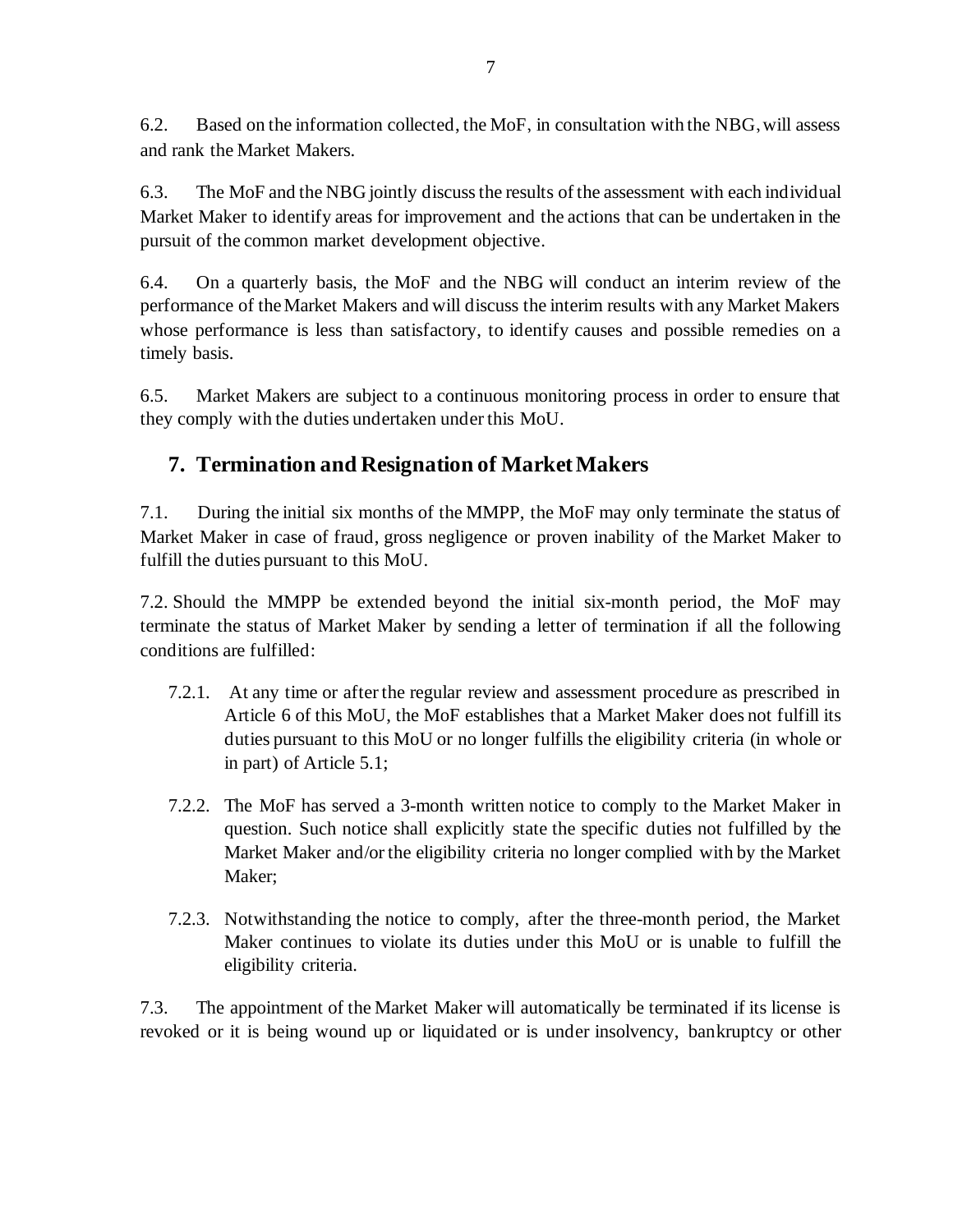similar procedure, is subject of criminal investigation or breached regulatory requirements. The MoF shall send a letter of termination to the Market Maker indicating the relevant grounds.

7.4. Should the MMPP be extended beyond the initial six-month period, the Market Makers may resign subject to a 2-month written notice to the MoF.

7.5. A Market Maker's termination or resignation entail the loss of the right to be reappointed as a Market Maker in the twelve following months or the right to be appointed as a Primary Dealer if the MMPP is switched to a fully-fledged Primary Dealers System.

# **8. Designated Benchmark bonds**

8.1. Under this MoU the Designated Benchmark Bond will be the "on-the-run" 5-year Treasury Bond at the time the MoU enters into force and any new 5-year Treasury Bond issued after the MoU enters into force.

8.2. Over time, the MMWG may designate as Benchmark Bond other Debt Securities with shorter, or longer tenors depending on the decision of the MMWG.

## **9. Duties of MoF**

The duties of the MoF are the following:

9.1. It shall have a strategy for issuing Debt Securities: MoF shall accurately plan its debt issuance strategy so as to provide a medium-term horizon for the investment strategy of primary and secondary market agents;

9.2. It shall ensure that a minimum set of attractively designed Debt Securities are available;

9.3. It shall regularly consult with and update Market Makers on its Medium Term Debt Management Strategy, its short-term issuance plans, and changes thereof and of the features of the Designated Benchmark Bonds;

9.4. It shall organize auctions of the Designated Benchmark Bonds according to the applicable legal framework.

9.5. The MoF shall target a minimum outstanding amount of the initially Designated Benchmark Bond not lower than GEL 500 million. If additional tenors will be designated as Benchmark Bonds, the minimum amount to target will be specified for each additional tenor.

9.6. It shall commit to transparency of the selection process of Market Makers.

9.7. It shall commit to continuous monitoring and unbiased assessment of Market Makers.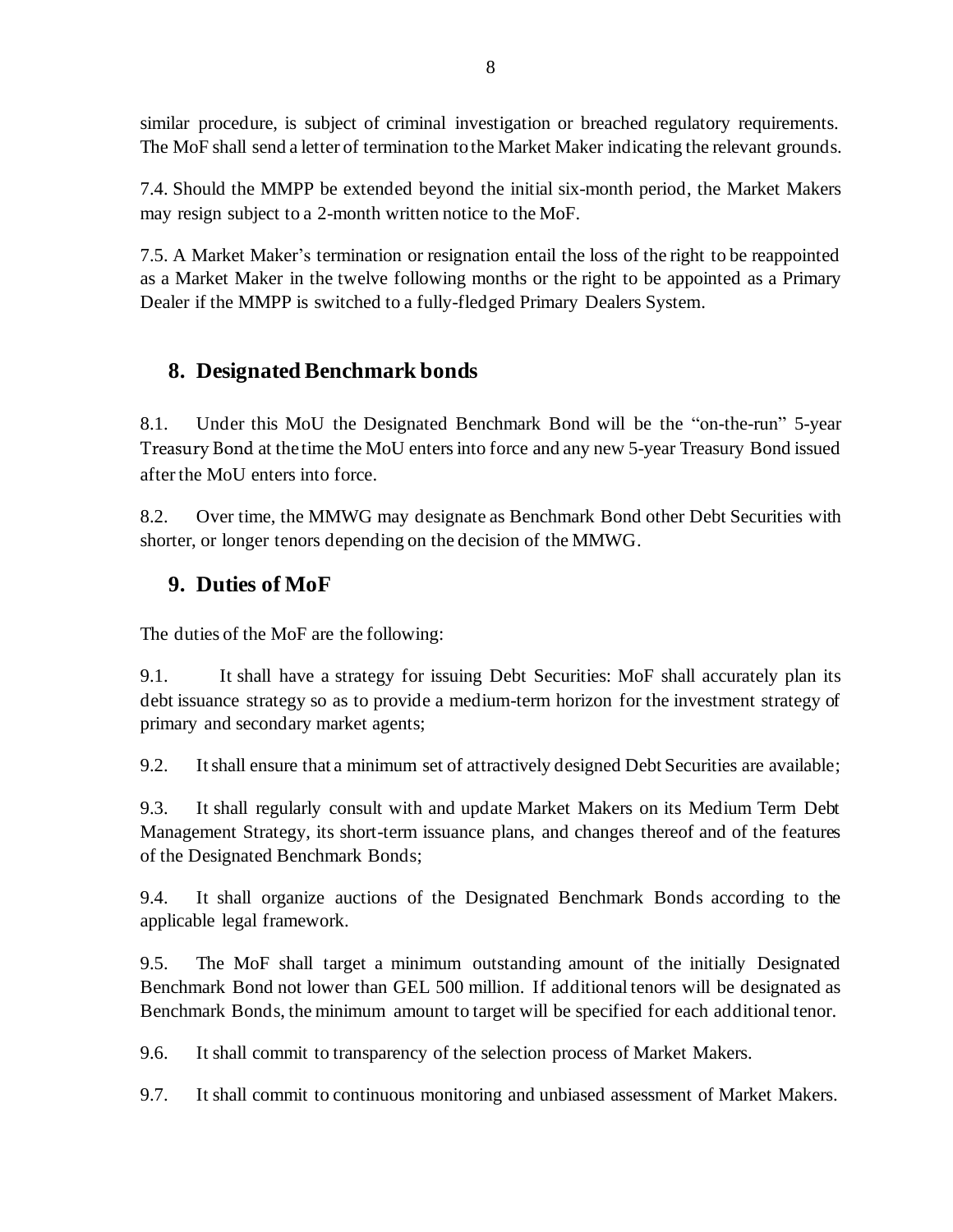9.8. It shall organize regular meetings of the MMWG and regular and *ad hoc* bilateral meetings with Market Makers. .

#### **10. Duties of Market Makers**

The duties of Market Makers are the following:

10.1. The Market Maker is obliged to bid regularly at auctions for initial offering or reopening of the Designated Benchmark Bonds, either on his own behalf or for the account of its clients.

10.2. The Market Maker shall take orders from clients to the auction charging a maximum fee of 0.2 % of the nominal value of the order from the client.

10.3. The Market Maker shall purchase for their own account and/or on behalf of clients a minimum 2% of the Designated Benchmark Bonds issued at competitive auctions to the market in a 6-month period.

10.4. The Market Maker shall participate regularly in the secondary market of Designated Benchmark Bonds and of Former Designated Benchmark Bonds, acting in accordance with good market practices and ensuring the liquidity, efficiency and regularity of the trading conditions of these securities.

10.5. The Market Maker shall be ready during normal business hours to quote bid and ask prices/yields for the Designated Benchmark Bonds and Former Designated Benchmark Bonds to clients on demand.

10.6. The Market Maker shall promote actively a well-functioning secondary market of the Designated Benchmark Bonds and Former Designated Benchmark Bonds and contribute to creating liquidity in the market of these Bonds by quoting prices as specified in Articles 10.6.1,10.6.2,10.6.3:

- 10.6.1. Quote firm/committed two-way prices on Bloomberg Trading Platform during the designated trading session from 15:00 to 16:30 for Designated Benchmark Bonds and Former Designated Benchmark Bonds;
- 10.6.2. Maintain a maximum spread of 75 bps between quoted bid and ask yields of the Designated Benchmark Bonds;
- 10.6.3. Maintain a maximum spread of 100 bps between quoted bid and ask yields of the Former Designated Benchmark Bonds.

10.7. Automatically enter into the transaction upon request of other Market Makers and NBG and other Users having access to the same Bloomberg platform, if a bid is hit or an offer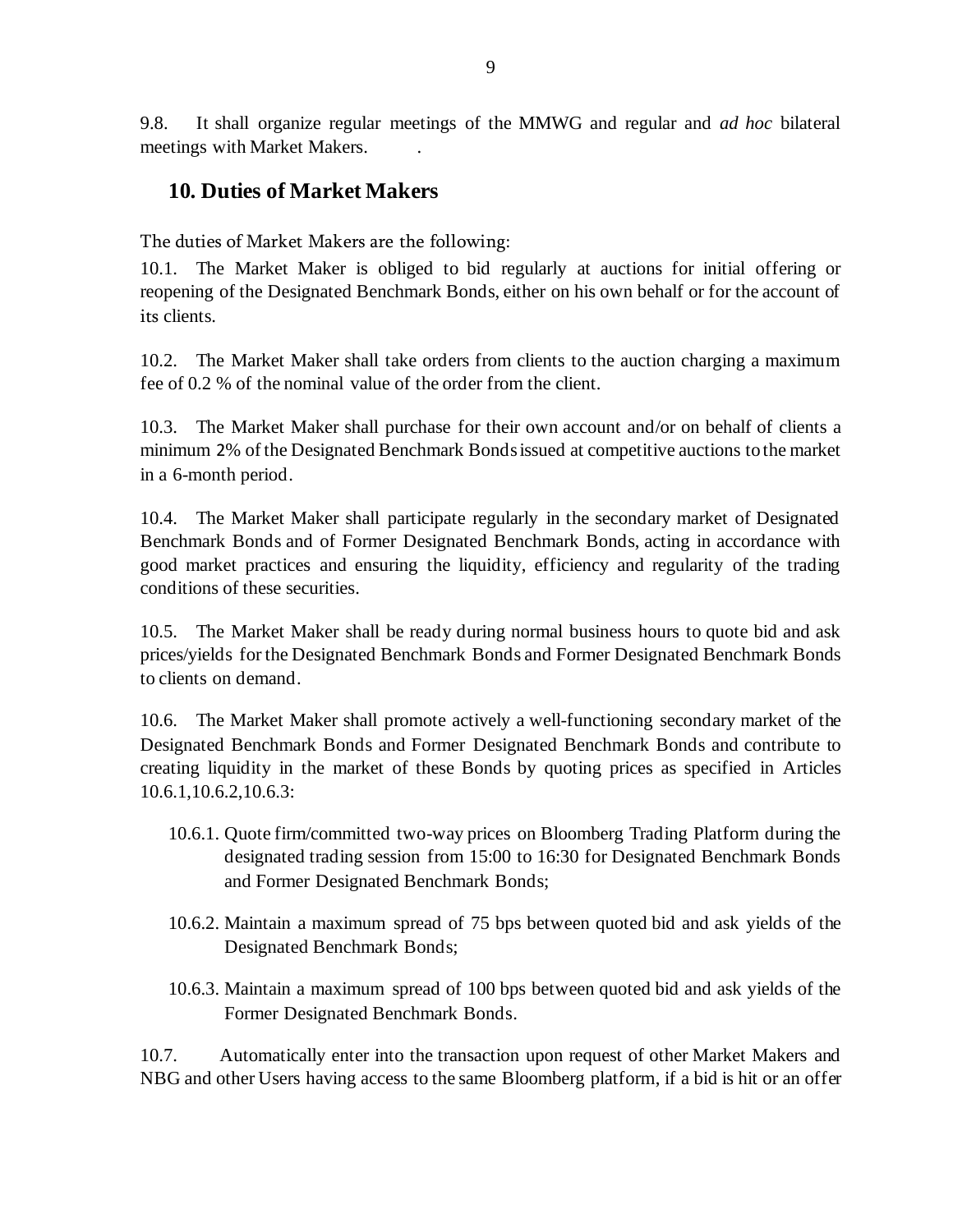is lifted, at the quoted prices for a transaction amount less than GEL 500 000. Otherwise the Market Maker is entitled to revise the price.

10.8. Be ready to quote prices and enter into transactions with additional retail and wholesale clients at quotes substantially equivalent to those quoted in Bloomberg to other Market Makers during the designated trading session.

10.9. For the purpose of article 10.8 and within the scope of the rules defined in article 10.7, quotes based on spread between bid and ask yields shall not be significantly higher than those pursuant to Articles 10.6.

10.10. The Market Maker undertakes to allocate sufficient personnel and other resources to facilitate a high standard of work quality and commitment to Designated Benchmark Bond trading.

10.11. Actively engage in promoting the Designated Benchmark Bonds and Debt Securities via a well-planned market development effort (e.g. by roadshows, meetings with the clients, establishing business relationships, etc.) to be possibly coordinated with the MoF and NBG.

10.12. The Market Maker shall regularly report trading in the secondary market for the Designated Benchmark Bonds as determined by Appendix 3 of this MoU, to provide MoF and NBG with the data and give its consent to publish such data in aggregated form without naming clients if required by MoF and/or NBG using the form specified by the MoF.

10.13. The Market Maker shall analyze the market for Debt Securities and on an ongoing basis via the MMWG and/or in bilateral meetings inform the MoF and NBG of market conditions and recommend measures that may improve market liquidity and advance market development.

10.14. Participate in the MMWG meetings as well as in the bilateral meetings as called by the MoF or NBG.

10.15. Hold minimum 50% of Designated Benchmark Bonds and Former Designated Benchmark Bonds in the Available for Sale Portfolio; Hold a sufficient amount of Debt Securities in the Available for Sale Portfolio in order to fulfill clients demand.

10.16. Should the amount held pursuant Article 10.15 turn out to be insufficient, the MOF and NBG may set/modify a minimum share of the Debt Securities to be held in the Available for Sale Portfolio differentiating between Designated Benchmark Bonds, Former Designated Benchmark Bonds and other Debt Securities.

10.17. A Market Maker shall ensure that their employees engaged in carrying out functions as a Market Maker operate independently of, and do not share information with employees carrying out functions that involve Debt Securities by operating a strict separation by way of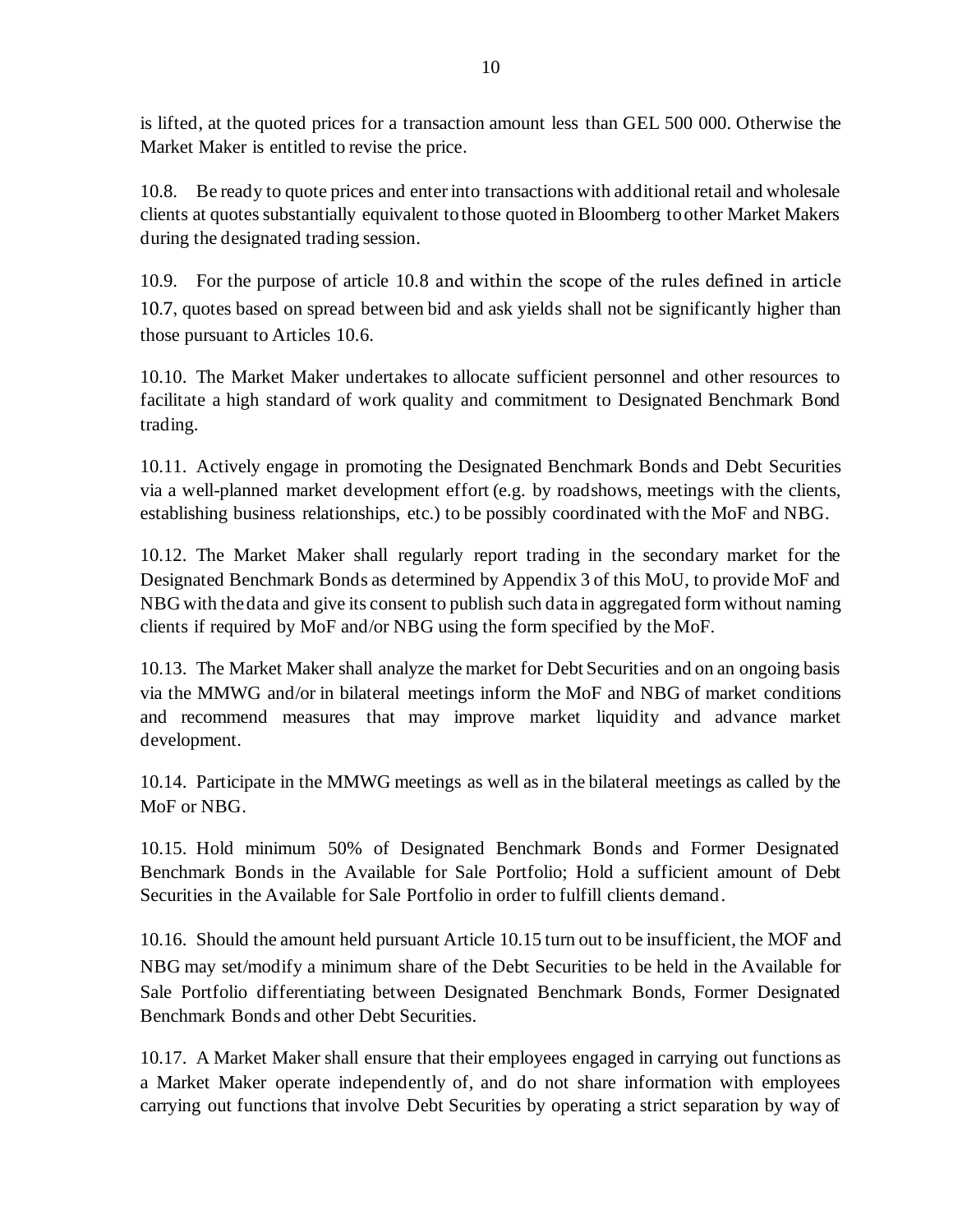'Chinese Walls' between the employees involved in proprietary trading and clients' relationship management and advisory.

10.18. Be at all times in compliance with applicable laws, regulatory requirements, rules, statutes and orders. It includes the obligation of the Market Maker to have proper procedures in place to ensure that the operations performed on behalf of clients and for their own account are strictly segregated between each other.

10.19. Be at all times in compliance with the eligibility criteria prescribed in Article 5.1 of this MoU.

10.20. Be open for auditing and inspection, if required by MoF and/or NBG.

#### **11. Privileges of Market Makers**

The Market Makers shall have the following privileges:

11.1. The right to use the title of "Market Maker for Republic of Georgia";

11.2. Exclusive access to the following facilities provided by MoF and if applicable subject to the contractual arrangements between MoF and Market Makers:

11.2.1. Primary Auctions of Designated Benchmark bonds. Market Makers will be able to submit bids on their own and on behalf of their clients;

11.2.2. Buy-Back operations;

11.2.3. NBG secondary market outright operations on Debt Securities.

11.3. By the decision of the MOF and NBG additional operational facilities may be offered to the Market Makers.

11.4. Successful bidders at the auction have the right to request a non-competitive allocation of the Designated Benchmark Bonds for an amount up to 10 percent of the successful bids of each Market Maker.

11.5. The non-competitive allocation pursuant to Articles 11.4 may be requested by Market Makers until 13:00 of the business day following the auction date.

## **12. Market Makers Working Group**

12.1. The MoF, the NBG and the Market Makers form a working group for the purpose of promoting the smooth operation of the Debt Securities market and to provide a forum for the exchange of information and resolution of problems. The representative of the MoF shall act as chairperson of the MMWP.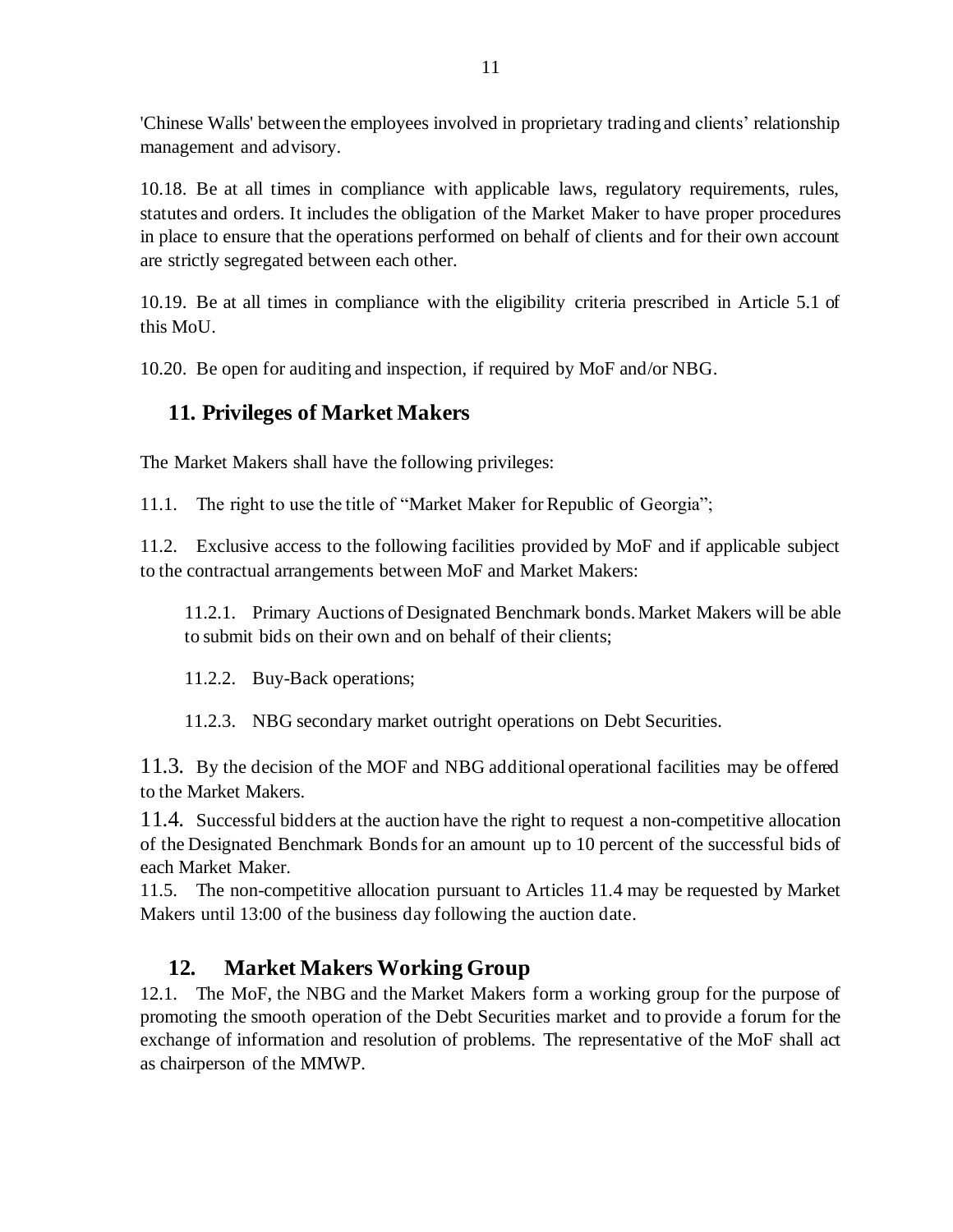12.2. Each Party to the MoU shall appoint one member to represent it in the MMWG. In the event, that a regular member is unable to attend an MMWG meeting, the concerned party may be represented by a specifically authorized alternate member.

12.3. MMWG shall be called at the initiative of the chairperson once a month. An unscheduled meeting for the purpose of considering a specified matter may be called at the request of at least half of the members.

#### **13.Daily Fixing**

.

13.1. To enhance market transparency of the Debt Securities market the NBG will conduct a daily fixing procedure of Designated Benchmark Bonds and of the Former Designated Benchmark Bonds.

13.2. The benchmark fixing takes place by taking a snapshot of the quotations of the Market Makers at any point in time during the daily trading session and calculating the average yield on the basis of the mid-yield of the individual quotations. Special arrangements in case of technical issues is provided in Appendix 2.

13.3. The NBG and MoF shall publish the daily benchmark yield fixing together with the individual quotes without naming individual institutions on their websites daily by close of business.

13.4. Over time, NBG may use the daily fixing quotes to publish a government reference yield curve interpolating among the available quotes.

## **14.Sharing of Information and Reporting**

14.1. Market Makers undertake to report all outright and repo or reverse repo transactions in Debt Securities in the secondary market. A list of reports and their content is provided in Appendix 3.

14.2. Reports shall be submitted in the format as specified by MoF or the NBG.

14.3. Market Makers shall stand ready to provide additional information on request of MoF and NBG.

## **15. Amendments and Termination**

15.1. This MoU may be amended if so agreed by the Parties.

15.2. New duties and privileges for Market Makers may be added or existing duties and privileges may be revised by mutual agreement reached in the MMWG.

15.3. Technical aspects relating to trading in the secondary markets in Article 10 may be amended by the decision of the MMWG. Such amendments shall require approval of at least two-thirds of the Market Makers, the MoF and NBG. The proposal to make such an amendment must be included in the announcement of the MMWG meeting. Excerpts of the minutes of all meetings in which such amendments are approved shall be attached to this MoU.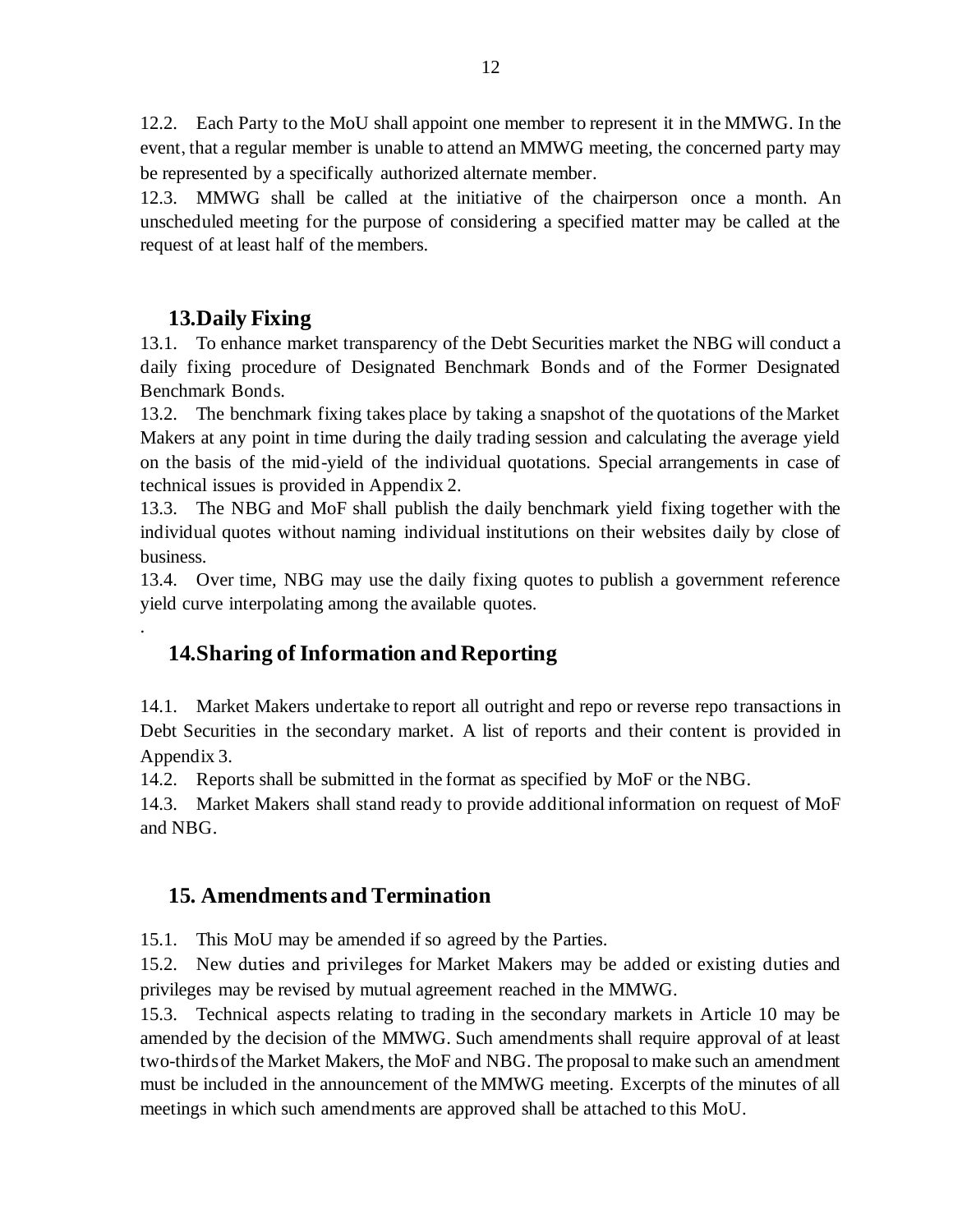15.4. The MoF may change the eligibility criteria of the Market Makers from time to time, having a binding effect upon the Market Makers. The Market Makers will be notified at least 3 months in advance of any such change.

15.5. No change in the eligibility criteria will take place in the first 6 months after this MoU enters into force.

15.6. The list of the reports and their content provided in Appendix 3 can be amended from time to time by the MoF providing sufficient advance notice to Market Makers.

15.7. The MoF may terminate the MoU any time.

#### **16. Miscellaneous**

- 16.1. All information received by a Party from the other Party will be treated confidentially unless otherwise stated in this MoU or agreed between the Parties or as required by any applicable law or regulation or a binding decision by a court or by a competent authority.
- 16.2. This MoU is signed with each Financial Institution in three identical copies. One of these copy together with any amendments executed in accordance with Article 15 shall be kept at the MoF that is obliged to provide certified copies to the Parties upon request; the second of this signed MoU shall be kept at NBG and the third copy at signatory Financial Institution.
- 16.3. This MoU shall be executed in Georgian and English. In case of any discrepancy, Georgian version shall prevail.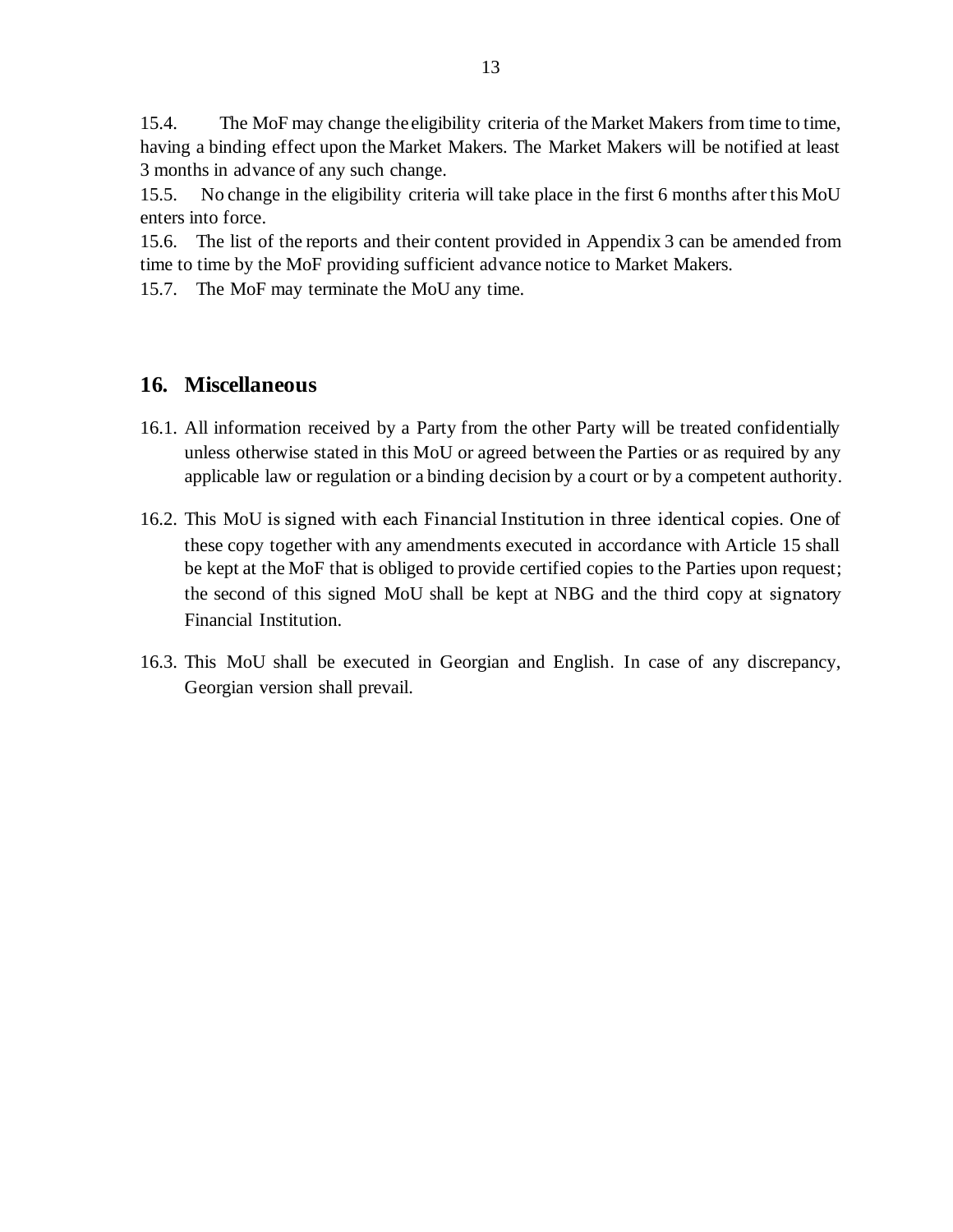Ministry of Finance of Georgia

National Bank of Georgia

Ivane Matchavariani Minister of Finance of Georgia Koba Gvenetadze Governor

Financial Institution

Name Title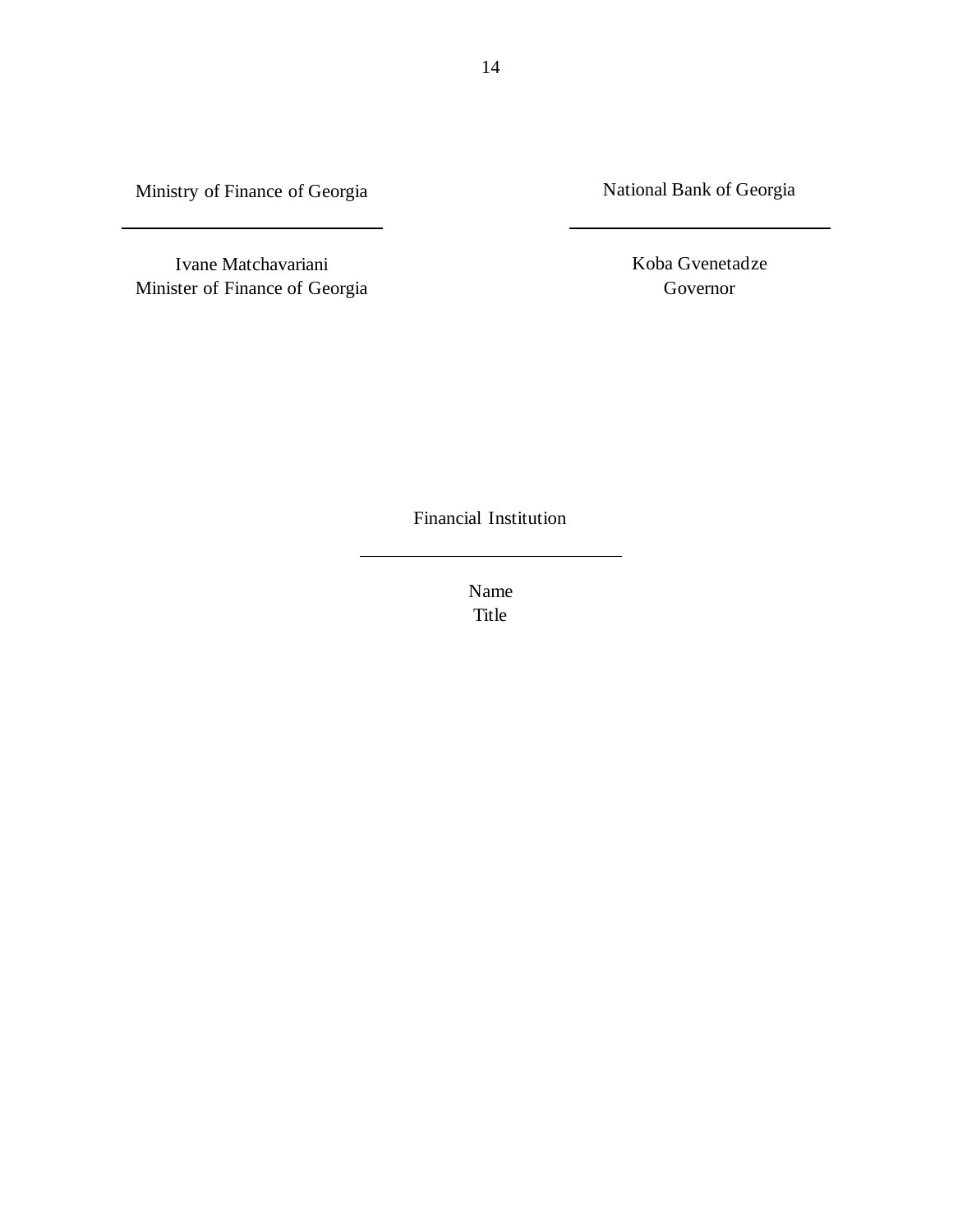#### **Appendix 1: Application Form**



MIINISTRY OF FINANCE OF **GEORGIA** 

16 Gorgasali Str. 0105 Tbilisi

# **Application to be recognized as a Primary Dealer in Debt Securities of the Republic of Georgia**

Name of Financial Institution: Address: Identification Number:

Name of Authorized Representative Person: Title: Phone: E-mail:

Date of Application Signature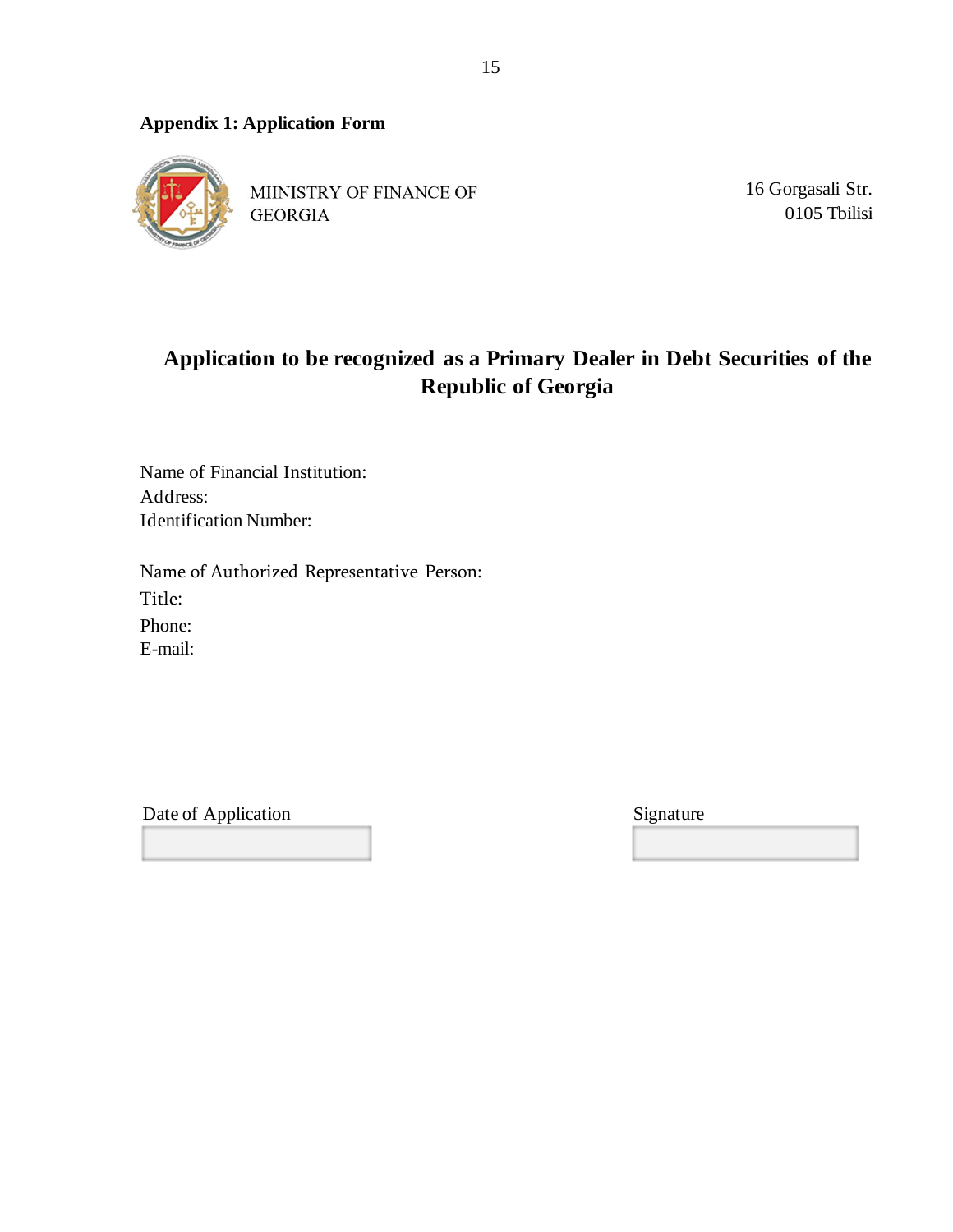#### **Appendix 2. Technical Issues during Benchmark Fixing**

(i) In the event of a technical issue the Market Maker shall report it immediately to the NBG;

(ii) If requested, the Market Maker shall send their bid-offer quote to the e-mail address of the NBG (Monetary.Operations@nbg.gov.ge) and the MoF [\(FO@mof.ge\)](mailto:FO@mof.ge) for the fixing.

(iii) The quote shall be binding for the Market Maker during the fixing period.

(iv) This quote shall be taken into consideration when the snapshot of the benchmark quotes is

taken.

(v) If due to a wider technical failure more than one Market Makers experience technical difficulties, bid-offer quotes shall be submitted via e-mail and the benchmark fixing shall take place using these quotes and the quotations on the Bloomberg system to establish the benchmark yield.

(vi) In case of frequent technical issues, the MMWG will meet to discuss and propose revision to the benchmark fixing process.